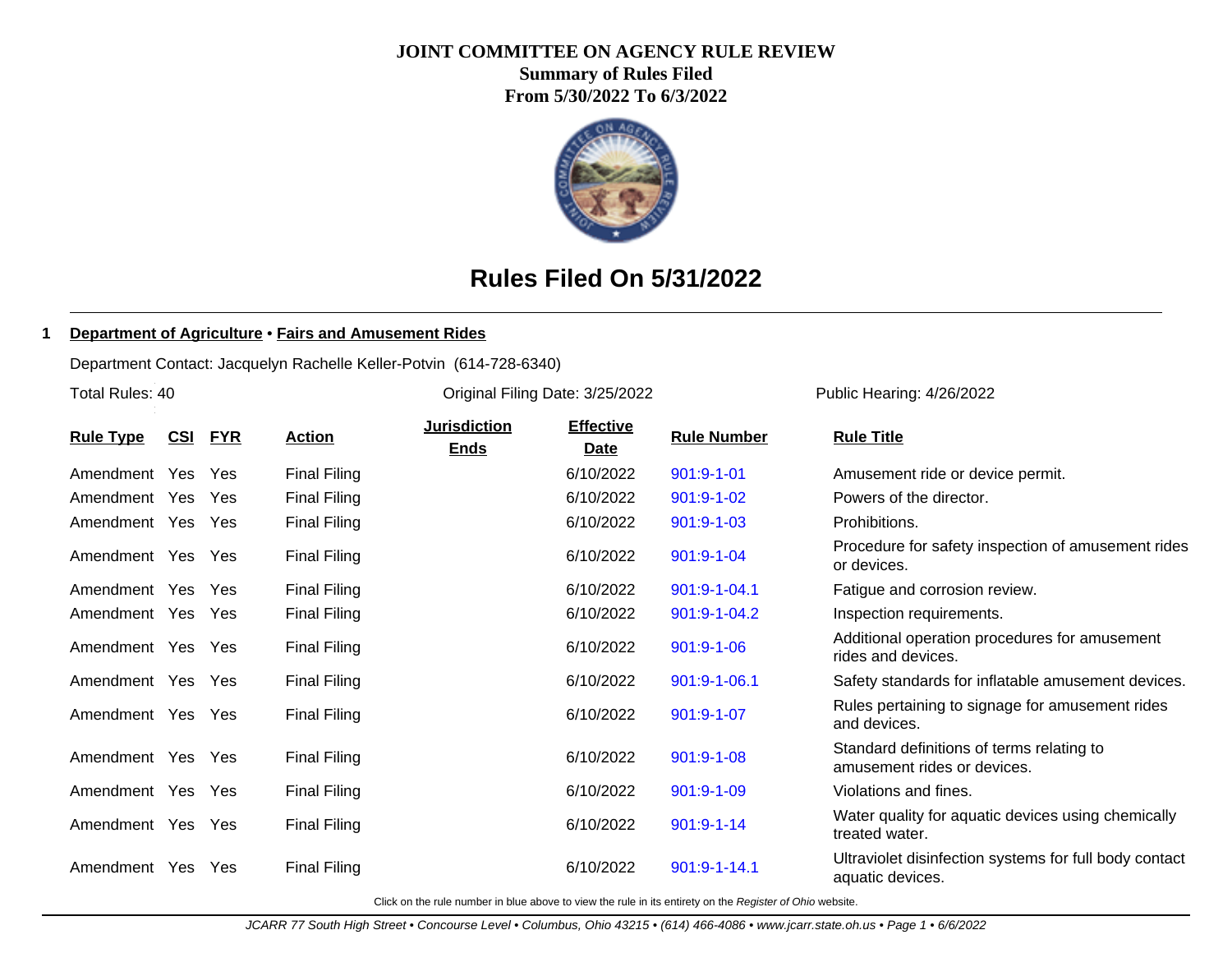| Amendment Yes |     | Yes | <b>Final Filing</b> | 6/10/2022 | $901:9 - 1 - 21$ | Purpose and scope.                                                            |
|---------------|-----|-----|---------------------|-----------|------------------|-------------------------------------------------------------------------------|
| Amendment Yes |     | Yes | <b>Final Filing</b> | 6/10/2022 | 901:9-1-22       | Definitions.                                                                  |
| Amendment     | Yes | Yes | <b>Final Filing</b> | 6/10/2022 | 901:9-1-23       | Permit application.                                                           |
| Amendment     | Yes | Yes | <b>Final Filing</b> | 6/10/2022 | $901:9 - 1 - 24$ | Safety space.                                                                 |
| Amendment Yes |     | Yes | <b>Final Filing</b> | 6/10/2022 | $901:9 - 1 - 25$ | Platform safe working load.                                                   |
| Amendment Yes |     | Yes | <b>Final Filing</b> | 6/10/2022 | $901:9 - 1 - 26$ | Lowering system.                                                              |
| Amendment Yes |     | Yes | <b>Final Filing</b> | 6/10/2022 | 901:9-1-27       | Cranes.                                                                       |
| Amendment     | Yes | Yes | <b>Final Filing</b> | 6/10/2022 | 901:9-1-28       | Suspended personnel platforms.                                                |
| Amendment Yes |     | Yes | <b>Final Filing</b> | 6/10/2022 | 901:9-1-29       | Bungee cord specifications.                                                   |
| Amendment     | Yes | Yes | <b>Final Filing</b> | 6/10/2022 | 901:9-1-30       | Jumper harness and hardware.                                                  |
| Amendment     | Yes | Yes | <b>Final Filing</b> | 6/10/2022 | 901:9-1-31       | Testing and inspection.                                                       |
| Amendment Yes |     | Yes | <b>Final Filing</b> | 6/10/2022 | 901:9-1-32       | Replacement of rigging and equipment.                                         |
| Amendment Yes |     | Yes | <b>Final Filing</b> | 6/10/2022 | 901:9-1-33       | Identification of equipment, rigging, bungee cord<br>and safety equipment.    |
| Amendment Yes |     | Yes | <b>Final Filing</b> | 6/10/2022 | 901:9-1-34       | Landing/recovery area including the area<br>immediately under the jump space. |
| Amendment Yes |     | Yes | <b>Final Filing</b> | 6/10/2022 | 901:9-1-35       | Site requirements.                                                            |
| Amendment Yes |     | Yes | <b>Final Filing</b> | 6/10/2022 | 901:9-1-36       | Jumper requirements.                                                          |
| Amendment     | Yes | Yes | <b>Final Filing</b> | 6/10/2022 | 901:9-1-37       | Staff and duties.                                                             |
| Amendment     | Yes | Yes | <b>Final Filing</b> | 6/10/2022 | 901:9-1-38       | Site operating manual.                                                        |
| Amendment Yes |     | Yes | <b>Final Filing</b> | 6/10/2022 | 901:9-1-39       | Emergency provisions and procedures.                                          |
| Amendment Yes |     | Yes | <b>Final Filing</b> | 6/10/2022 | $901:9 - 1 - 40$ | Prohibited activities.                                                        |
| Amendment Yes |     | Yes | <b>Final Filing</b> | 6/10/2022 | 901:9-1-41       | Nets.                                                                         |
| Amendment     | Yes | Yes | <b>Final Filing</b> | 6/10/2022 | $901:9 - 1 - 42$ | Go kart terminology.                                                          |
| Amendment Yes |     | Yes | <b>Final Filing</b> | 6/10/2022 | 901:9-1-43       | Design and manufacture.                                                       |
| Amendment     | Yes | Yes | <b>Final Filing</b> | 6/10/2022 | 901:9-1-44       | Track design and construction.                                                |
| Amendment     | Yes | Yes | <b>Final Filing</b> | 6/10/2022 | $901:9 - 1 - 45$ | Concession go kart facility operations.                                       |
| Amendment Yes |     | Yes | <b>Final Filing</b> | 6/10/2022 | $901:9 - 1 - 46$ | Go kart track plan review.                                                    |
| Amendment Yes |     | Yes | <b>Final Filing</b> | 6/10/2022 | 901:9-1-47       | Exemptions.                                                                   |
|               |     |     |                     |           |                  |                                                                               |

**2 Department of Health** • **Radiation Control**

Department Contact: Alicyn Carrel (614-752-8451)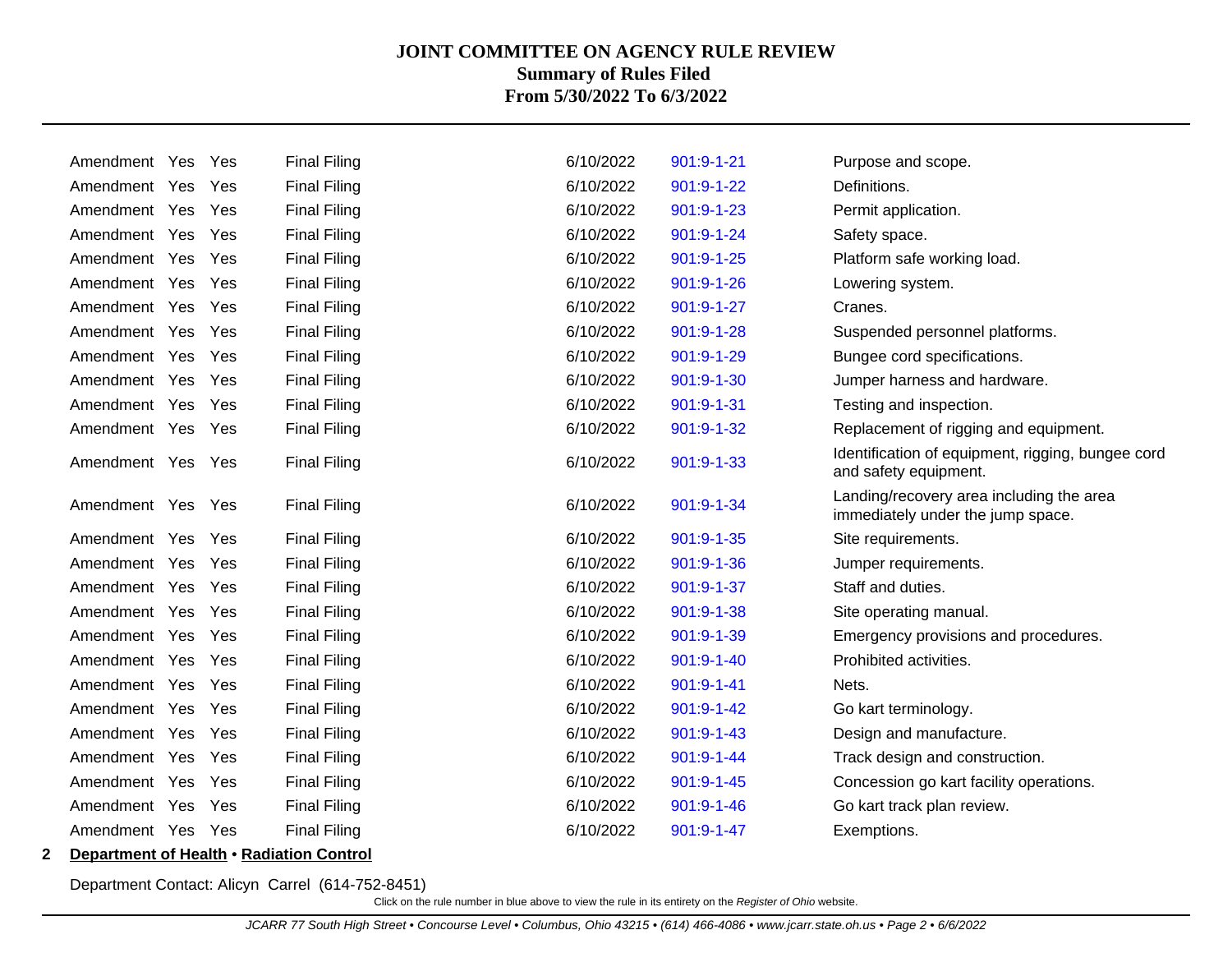|   | <b>Total Rules: 16</b> |            |            |                                                  |                                                                                                          | Original Filing Date: 5/31/2022 |                    | Public Hearing:                                                                                   |
|---|------------------------|------------|------------|--------------------------------------------------|----------------------------------------------------------------------------------------------------------|---------------------------------|--------------------|---------------------------------------------------------------------------------------------------|
|   | <b>Rule Type</b>       | CSI        | <b>FYR</b> | <b>Action</b>                                    | <b>Jurisdiction</b><br><b>Ends</b>                                                                       | <b>Effective</b><br>Date        | <b>Rule Number</b> | <b>Rule Title</b>                                                                                 |
|   | No Change              | Yes        | Yes        | <b>FYR</b>                                       | 8/29/2022                                                                                                |                                 | 3701:1-56-01       | Purpose and scope.                                                                                |
|   | No Change              | Yes        | Yes        | <b>FYR</b>                                       | 8/29/2022                                                                                                |                                 | 3701:1-56-02       | General license for calibration or reference<br>sources.                                          |
|   | No Change              | Yes        | Yes        | <b>FYR</b>                                       | 8/29/2022                                                                                                |                                 | 3701:1-56-03       | General license to own special nuclear material.                                                  |
|   | No Change              | Yes        | Yes        | <b>FYR</b>                                       | 8/29/2022                                                                                                |                                 | 3701:1-56-05       | Inalienability of licenses.                                                                       |
|   | No Change              |            | Yes Yes    | <b>FYR</b>                                       | 8/29/2022                                                                                                |                                 | 3701:1-56-06       | Specific licenses for the manufacture or initial<br>transfer of calibration or reference sources. |
|   | No Change              | Yes        | Yes        | <b>FYR</b>                                       | 8/29/2022                                                                                                |                                 | 3701:1-56-07       | Authorized use of special nuclear material.                                                       |
|   | No Change              | Yes        | Yes        | <b>FYR</b>                                       | 8/29/2022                                                                                                |                                 | 3701:1-56-08       | Transfer of special nuclear material.                                                             |
|   | No Change              | Yes        | Yes        | <b>FYR</b>                                       | 8/29/2022                                                                                                |                                 | 3701:1-56-09       | Reporting requirements.                                                                           |
|   | No Change              | Yes        | Yes        | <b>FYR</b>                                       | 8/29/2022                                                                                                |                                 | 3701:1-56-11       | License requirements.                                                                             |
|   | No Change              | Yes        | Yes        | <b>FYR</b>                                       | 8/29/2022                                                                                                |                                 | 3701:1-56-12       | Communications.                                                                                   |
|   | No Change              | Yes        | Yes        | <b>FYR</b>                                       | 8/29/2022                                                                                                |                                 | 3701:1-56-13       | Completeness and accuracy of information.                                                         |
|   | No Change              | Yes        | Yes        | <b>FYR</b>                                       | 8/29/2022                                                                                                |                                 | 3701:1-56-15       | Carriers.                                                                                         |
|   | No Change              | Yes        | Yes        | <b>FYR</b>                                       | 8/29/2022                                                                                                |                                 | 3701:1-56-16       | Specific exemptions.                                                                              |
|   | No Change              | Yes        | Yes        | <b>FYR</b>                                       | 8/29/2022                                                                                                |                                 | 3701:1-56-18       | Requirements for the approval of applications.                                                    |
|   | No Change              | Yes        | Yes        | <b>FYR</b>                                       | 8/29/2022                                                                                                |                                 | 3701:1-56-19       | Financial assurance and recordkeeping for<br>decommissioning.                                     |
|   | No Change              |            | Yes Yes    | <b>FYR</b>                                       | 8/29/2022                                                                                                |                                 | 3701:1-56-20       | Issuance of licenses.                                                                             |
| 3 |                        |            |            |                                                  | Department of Job and Family Services . Division of Social Services                                      |                                 |                    |                                                                                                   |
|   |                        |            |            | Department Contact: Michael Lynch (614-466-4605) |                                                                                                          |                                 |                    |                                                                                                   |
|   | <b>Total Rules: 2</b>  |            |            | Original Filing Date: 3/16/2022                  |                                                                                                          | Public Hearing: 4/21/2022       |                    |                                                                                                   |
|   | <b>Rule Type</b>       | <u>CSI</u> | <b>FYR</b> | <b>Action</b>                                    | <b>Jurisdiction</b><br><b>Ends</b>                                                                       | <b>Effective</b><br><b>Date</b> | <b>Rule Number</b> | <b>Rule Title</b>                                                                                 |
|   | Amendment No           |            | No.        | <b>Final Filing</b>                              |                                                                                                          | 6/15/2022                       | 5101:2-33-55       | Education and training requirements for PCSA<br>caseworkers.                                      |
|   | Amendment No           |            | No         | <b>Final Filing</b>                              |                                                                                                          | 6/15/2022                       | 5101:2-33-56       | Training requirements for PCSA supervisors.                                                       |
|   |                        |            |            |                                                  | Click on the rule number in blue above to view the rule in its entirety on the Register of Ohio website. |                                 |                    |                                                                                                   |

JCARR 77 South High Street • Concourse Level • Columbus, Ohio 43215 • (614) 466-4086 • www.jcarr.state.oh.us • Page 3 • 6/6/2022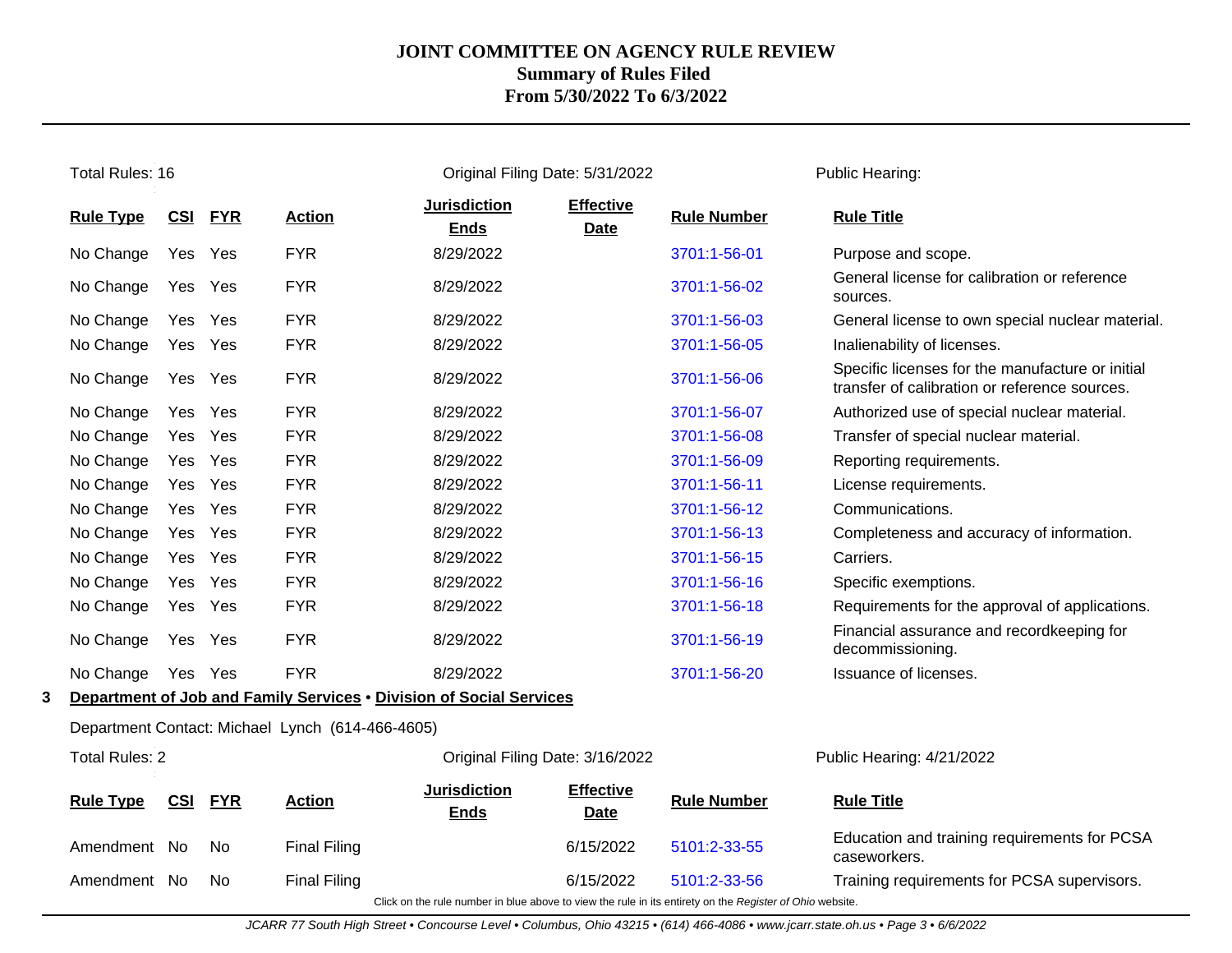#### **4 Department of Job and Family Services** • **Division of Social Services**

Department Contact: Michael Lynch (614-466-4605)

|   | <b>Total Rules: 4</b>                            |            |            |                                                      | Original Filing Date: 3/16/2022                                     |                                 |                    | Public Hearing: 4/21/2022                                                                                                                                    |
|---|--------------------------------------------------|------------|------------|------------------------------------------------------|---------------------------------------------------------------------|---------------------------------|--------------------|--------------------------------------------------------------------------------------------------------------------------------------------------------------|
|   | <b>Rule Type</b>                                 | <u>CSI</u> | <b>FYR</b> | <b>Action</b>                                        | <b>Jurisdiction</b><br><b>Ends</b>                                  | <b>Effective</b><br><b>Date</b> | <b>Rule Number</b> | <b>Rule Title</b>                                                                                                                                            |
|   | Rescission                                       | No.        | Yes        | <b>Final Filing</b>                                  |                                                                     | 7/1/2022                        | 5101:2-44-13       | Public children services agency (PCSA)<br>administration of the post adoption special services<br>subsidy (PASSS) program.                                   |
|   | New Rule                                         | <b>No</b>  | No         | <b>Final Filing</b>                                  |                                                                     | 7/1/2022                        | 5101:2-44-13       | Administration of the post adoption special services<br>subsidy (PASSS) program.                                                                             |
|   | Rescission                                       | No         | Yes        | <b>Final Filing</b>                                  |                                                                     | 7/1/2022                        | 5101:2-44-13.1     | Eligibility and application process for the post<br>adoption special services subsidy (PASSS)<br>program.                                                    |
|   | New Rule                                         | No         | No         | <b>Final Filing</b>                                  |                                                                     | 7/1/2022                        | 5101:2-44-13.1     | Eligibility and application process for the post<br>adoption special services subsidy (PASSS)<br>program.                                                    |
| 5 |                                                  |            |            |                                                      | Department of Job and Family Services . Division of Social Services |                                 |                    |                                                                                                                                                              |
|   | Department Contact: Michael Lynch (614-466-4605) |            |            |                                                      |                                                                     |                                 |                    |                                                                                                                                                              |
|   | <b>Total Rules: 1</b>                            |            |            |                                                      | Original Filing Date: 3/14/2022                                     |                                 |                    | Public Hearing: 4/21/2022                                                                                                                                    |
|   | <b>Rule Type</b>                                 | <u>CSI</u> | <b>FYR</b> | <b>Action</b>                                        | <b>Jurisdiction</b><br><b>Ends</b>                                  | <b>Effective</b><br><b>Date</b> | <b>Rule Number</b> | <b>Rule Title</b>                                                                                                                                            |
|   | New Rule                                         | No         | No         | <b>Final Filing</b>                                  |                                                                     | 6/15/2022                       | 5101:2-42-12.1     | Assessment for a child when a non-qualified<br>residential treatment program meets qualified<br>residential treatment program certification<br>requirements. |
| 6 |                                                  |            |            | Department of Mental Health and Addiction Services . |                                                                     |                                 |                    |                                                                                                                                                              |
|   |                                                  |            |            | Department Contact: Emily Henry (614-752-8365)       |                                                                     |                                 |                    |                                                                                                                                                              |
|   | <b>Total Rules: 5</b>                            |            |            |                                                      | Original Filing Date: 3/24/2022                                     |                                 |                    | Public Hearing: 4/25/2022                                                                                                                                    |
|   | <b>Rule Type</b>                                 | CSI        | <b>FYR</b> | <b>Action</b>                                        | <b>Jurisdiction</b><br><b>Ends</b>                                  | <b>Effective</b><br>Date        | <b>Rule Number</b> | <b>Rule Title</b>                                                                                                                                            |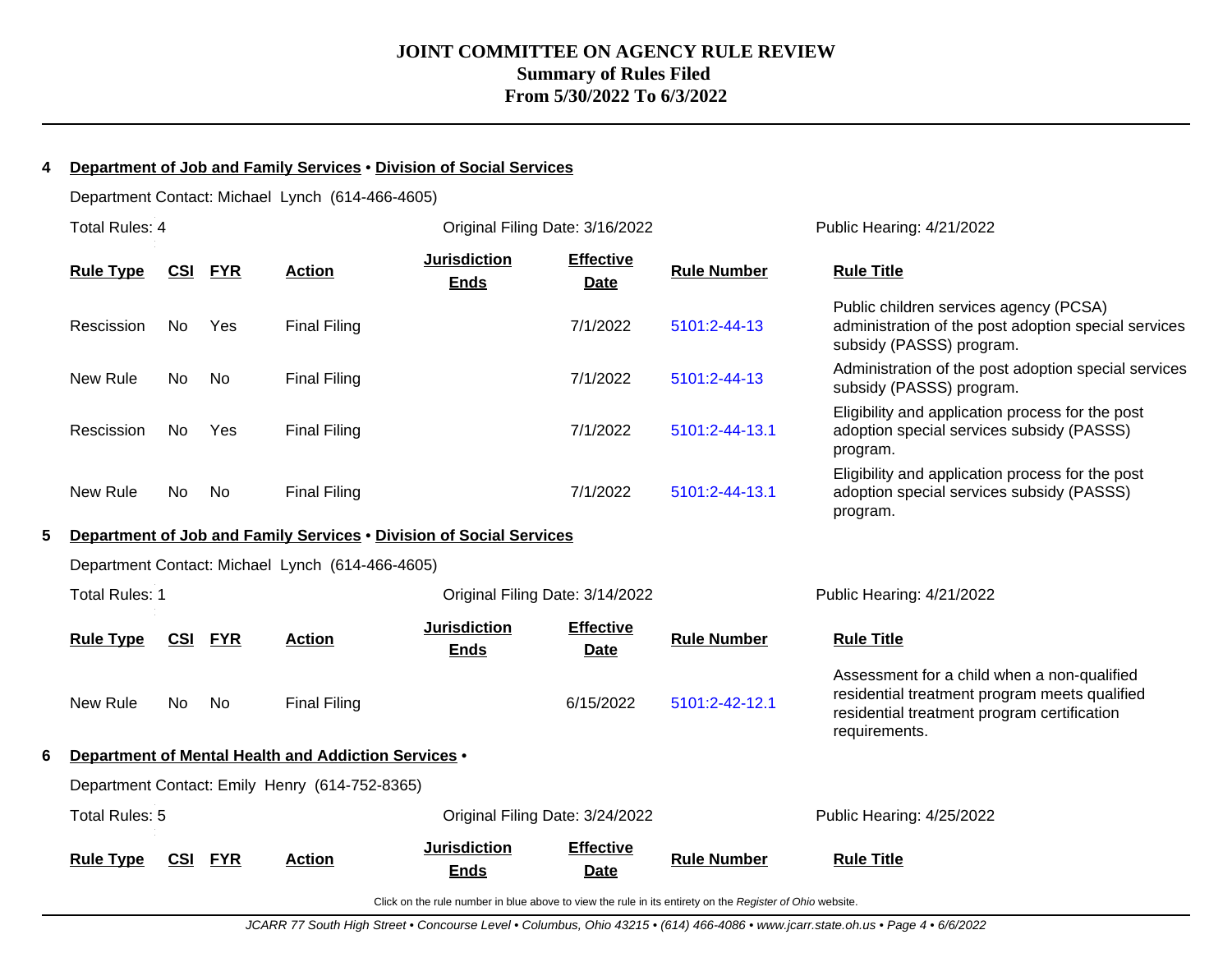|   | Amendment Yes          |            | No.        | <b>Final Filing</b>                                                    |                                    | 6/10/2022                       | 5122-40-01         | Definitions and applicability.                           |
|---|------------------------|------------|------------|------------------------------------------------------------------------|------------------------------------|---------------------------------|--------------------|----------------------------------------------------------|
|   | Amendment Yes          |            | No.        | <b>Final Filing</b>                                                    |                                    | 6/10/2022                       | 5122-40-03         | Issuance of licenses.                                    |
|   | Amendment Yes          |            | <b>No</b>  | <b>Final Filing</b>                                                    |                                    | 6/10/2022                       | 5122-40-06         | Medication administration.                               |
|   | Amendment Yes          |            | <b>No</b>  | <b>Final Filing</b>                                                    |                                    | 6/10/2022                       | 5122-40-08         | Monitoring program.                                      |
|   | Amendment Yes          |            | Yes        | <b>Final Filing</b>                                                    |                                    | 6/10/2022                       | 5122-40-09         | Non-medication services.                                 |
|   |                        |            |            | Opportunities for Ohioans with Disabilities .                          |                                    |                                 |                    |                                                          |
|   |                        |            |            | Department Contact: Rick Schanz (614-438-1463)                         |                                    |                                 |                    |                                                          |
|   | <b>Total Rules: 7</b>  |            |            |                                                                        | Original Filing Date: 3/23/2022    |                                 |                    | Public Hearing: 4/27/2022                                |
|   | <b>Rule Type</b>       | <u>CSI</u> | <b>FYR</b> | <b>Action</b>                                                          | <b>Jurisdiction</b><br><b>Ends</b> | <b>Effective</b><br><b>Date</b> | <b>Rule Number</b> | <b>Rule Title</b>                                        |
|   | Amendment Yes          |            | No         | <b>Final Filing</b>                                                    |                                    | 6/10/2022                       | 3304-4-01          | Definitions for the personal care assistance<br>program. |
|   | Rescission             | Yes        | Yes        | <b>Final Filing</b>                                                    |                                    | 6/10/2022                       | 3304-4-02          | Personal care assistance program.                        |
|   | New Rule               | Yes        | No         | <b>Final Filing</b>                                                    |                                    | 6/10/2022                       | 3304-4-02          | Personal care assistance program.                        |
|   | Rescission             | Yes        | Yes        | <b>Final Filing</b>                                                    |                                    | 6/10/2022                       | 3304-4-03          | Grievances.                                              |
|   | New Rule               | Yes        | No         | <b>Final Filing</b>                                                    |                                    | 6/10/2022                       | 3304-4-03          | Grievances.                                              |
|   | Rescission             | Yes        | Yes        | <b>Final Filing</b>                                                    |                                    | 6/10/2022                       | 3304-4-04          | Disciplinary causes and procedures.                      |
|   | New Rule               | Yes        | <b>No</b>  | <b>Final Filing</b>                                                    |                                    | 6/10/2022                       | 3304-4-04          | Disciplinary infractions.                                |
| 8 |                        |            |            | State Board of Pharmacy . Controlled Substances and Drugs of Concern   |                                    |                                 |                    |                                                          |
|   |                        |            |            | Department Contact: Kylynne Johnson (6144669091)                       |                                    |                                 |                    |                                                          |
|   | <b>Total Rules: 1</b>  |            |            |                                                                        | Original Filing Date: 3/7/2022     |                                 |                    | Public Hearing: 4/7/2022                                 |
|   | <b>Rule Type</b>       | <b>CSI</b> | <b>FYR</b> | <b>Action</b>                                                          | <b>Jurisdiction</b><br><b>Ends</b> | <b>Effective</b><br><b>Date</b> | <b>Rule Number</b> | <b>Rule Title</b>                                        |
|   | Amendment Yes          |            | No         | <b>Final Filing</b>                                                    |                                    | 6/10/2022                       | 4729:9-1-01        | Schedule I controlled substances.                        |
| 9 |                        |            |            | State Board of Registration for Professional Engineers and Surveyors . |                                    |                                 |                    |                                                          |
|   |                        |            |            | Department Contact: John F. Greenhalge (614-466-3651)                  |                                    |                                 |                    |                                                          |
|   | <b>Total Rules: 14</b> |            |            |                                                                        | Original Filing Date: 4/25/2022    |                                 |                    | Public Hearing: 5/27/2022                                |
|   |                        |            |            |                                                                        |                                    |                                 |                    |                                                          |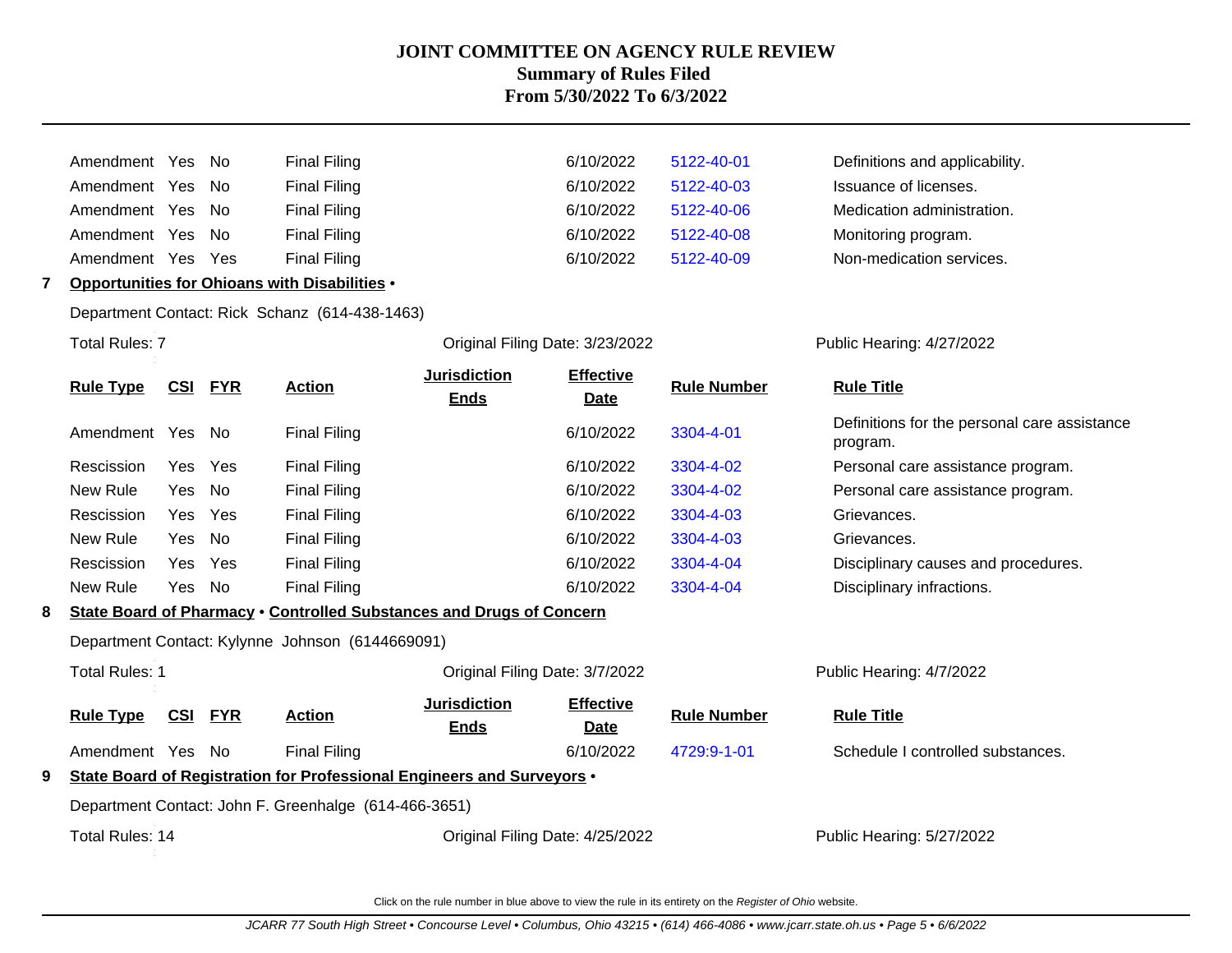| <b>Rule Type</b> | <u>CSI</u> | <b>FYR</b> | <b>Action</b>         | <b>Jurisdiction</b> | <b>Effective</b> | <b>Rule Number</b> | <b>Rule Title</b>                                           |
|------------------|------------|------------|-----------------------|---------------------|------------------|--------------------|-------------------------------------------------------------|
|                  |            |            |                       | <b>Ends</b>         | <u>Date</u>      |                    |                                                             |
| Amendment Yes    |            | Yes        | <b>Refiled Filing</b> | 6/30/2022           |                  | 4733-5-02          | Notice of meeting.                                          |
| Amendment Yes    |            | Yes        | <b>Refiled Filing</b> | 6/30/2022           |                  | 4733-9-01          | Experience and examinations.                                |
| Amendment Yes    |            | Yes        | <b>Refiled Filing</b> | 6/30/2022           |                  | 4733-9-04          | Examinations and minimum grades and intern<br>certificates. |
| Amendment Yes    |            | <b>Yes</b> | <b>Refiled Filing</b> | 6/30/2022           |                  | 4733-13-01         | Comity and temporary registration.                          |
| Amendment Yes    |            | Yes        | <b>Refiled Filing</b> | 6/30/2022           |                  | 4733-25-01         | Reinstatement of an expired certificate of<br>registration. |
| Amendment Yes    |            | Yes        | Refiled Filing        | 6/30/2022           |                  | 4733-29-01         | Principles and practice examinations.                       |
| Amendment Yes    |            | Yes        | <b>Refiled Filing</b> | 6/30/2022           |                  | 4733-33-01         | Examinations for surveyors.                                 |
| Amendment Yes    |            | Yes        | <b>Refiled Filing</b> | 6/30/2022           |                  | 4733-37-01         | Preamble.                                                   |
| Amendment Yes    |            | <b>Yes</b> | <b>Refiled Filing</b> | 6/30/2022           |                  | 4733-37-03         | Monumentation.                                              |
| Amendment Yes    |            | <b>Yes</b> | <b>Refiled Filing</b> | 6/30/2022           |                  | 4733-37-04         | Measurement specifications.                                 |
| Amendment Yes    |            | Yes        | <b>Refiled Filing</b> | 6/30/2022           |                  | 4733-37-05         | Plat of survey.                                             |
| Amendment Yes    |            | <b>Yes</b> | Refiled Filing        | 6/30/2022           |                  | 4733-39-03         | Applications and filing requirements.                       |
| Amendment        | Yes        | <b>Yes</b> | <b>Refiled Filing</b> | 6/30/2022           |                  | 4733-39-04         | Annual renewal filing.                                      |
| Amendment Yes    |            | Yes        | <b>Refiled Filing</b> | 6/30/2022           |                  | 4733-39-05         | Certificate of authorization.                               |

## **Rules Filed On 6/1/2022**

#### **10 Department of Aging** •

Department Contact: Tom Simmons (614-202-7971)

| Total Rules: 1   |            |            |                     | Original Filing Date: 3/22/2022    |                          |                    | Public Hearing: 4/26/2022                                                         |
|------------------|------------|------------|---------------------|------------------------------------|--------------------------|--------------------|-----------------------------------------------------------------------------------|
| <b>Rule Type</b> | <u>CSI</u> | <b>FYR</b> | <b>Action</b>       | <b>Jurisdiction</b><br><u>Ends</u> | <b>Effective</b><br>Date | <b>Rule Number</b> | <b>Rule Title</b>                                                                 |
| Rescission       | No         | Yes        | <b>Final Filing</b> |                                    | 6/30/2022                | $173 - 1 - 04$     | ODA-administered programs during the federal<br>COVID-19 public health emergency. |

#### **11 Department of Health** • **Radiation Control**

Department Contact: Alicyn Carrel (614-752-8451)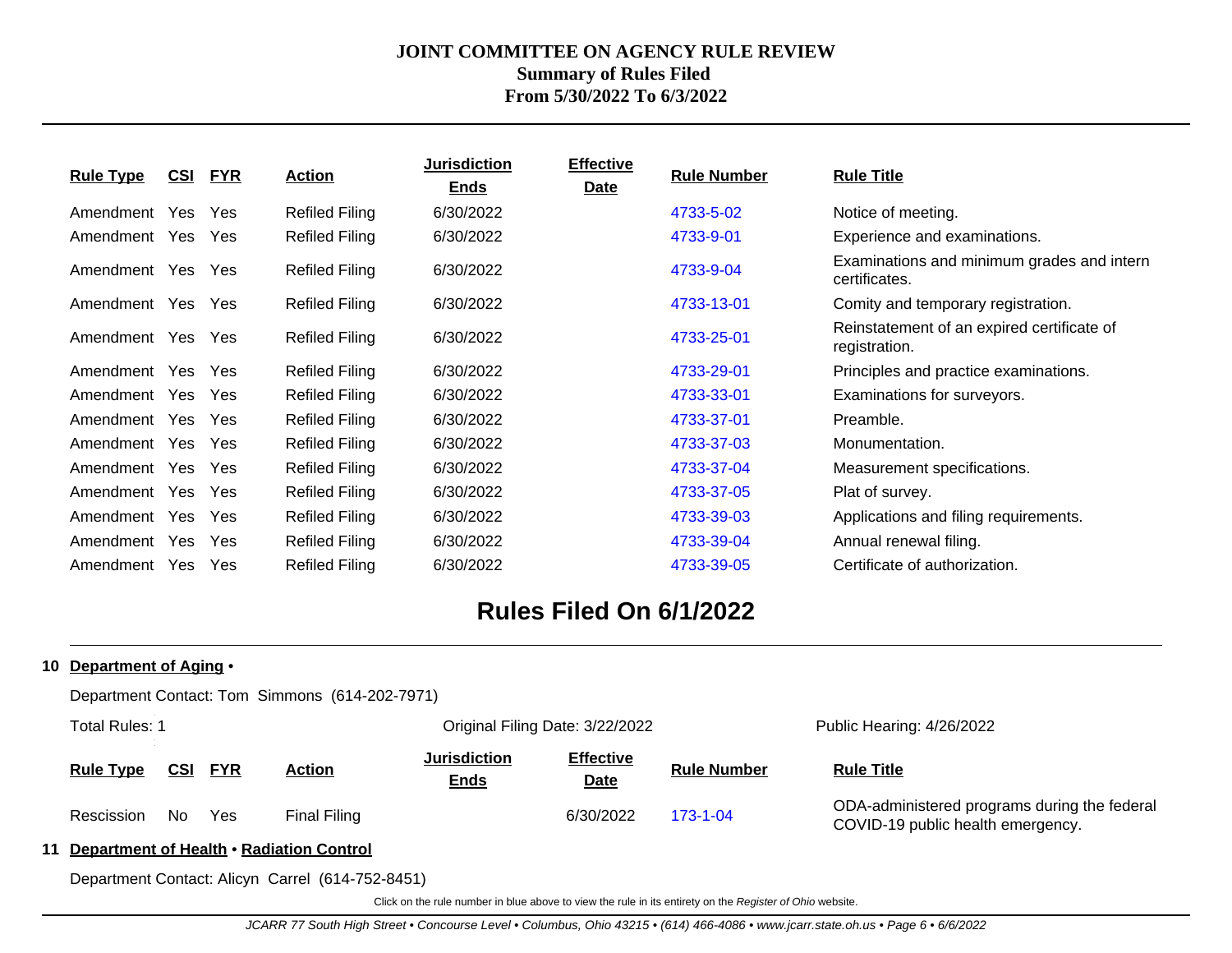|                                                | <b>Total Rules: 7</b>                                                                 |            |            |                                                        |                                    | Original Filing Date: 6/1/2022  |                    | Public Hearing: 7/7/2022                                                                                                 |
|------------------------------------------------|---------------------------------------------------------------------------------------|------------|------------|--------------------------------------------------------|------------------------------------|---------------------------------|--------------------|--------------------------------------------------------------------------------------------------------------------------|
|                                                | <u>CSI</u><br><b>FYR</b><br><b>Action</b><br><b>Rule Type</b><br>Amendment Yes<br>Yes |            |            | <b>Jurisdiction</b><br><b>Ends</b>                     | <b>Effective</b><br><b>Date</b>    | <b>Rule Number</b>              | <b>Rule Title</b>  |                                                                                                                          |
|                                                |                                                                                       |            |            | <b>Original Filing</b>                                 | 8/5/2022                           |                                 | 3701:1-67-01       | Definitions.                                                                                                             |
|                                                | Amendment Yes                                                                         |            | Yes        | <b>Original Filing</b>                                 | 8/5/2022                           |                                 | 3701:1-67-02       | General administrative requirements.                                                                                     |
|                                                | Amendment Yes                                                                         |            | Yes        | Original Filing                                        | 8/5/2022                           |                                 | 3701:1-67-04       | Quality management program.                                                                                              |
|                                                | Amendment Yes Yes                                                                     |            |            | <b>Original Filing</b>                                 | 8/5/2022                           |                                 | 3701:1-67-08       | Shielding design and survey requirements.                                                                                |
|                                                | Amendment Yes Yes                                                                     |            |            | <b>Original Filing</b>                                 | 8/5/2022                           |                                 | 3701:1-67-09       | Quality assurance for radiation therapy, simulation<br>and image guidance equipment.                                     |
|                                                | Amendment Yes Yes                                                                     |            |            | Original Filing                                        | 8/5/2022                           |                                 | 3701:1-67-10       | Electronic brachytherapy.                                                                                                |
|                                                | Amendment Yes Yes                                                                     |            |            | Original Filing                                        | 8/5/2022                           |                                 | 3701:1-67-12       | Unintended treatment deviations and notifications<br>of medical events.                                                  |
|                                                |                                                                                       |            |            | 12 Department of Transportation . Division of Highways |                                    |                                 |                    |                                                                                                                          |
|                                                |                                                                                       |            |            | Department Contact: Brianne Brown (6144667440)         |                                    |                                 |                    |                                                                                                                          |
|                                                | Total Rules: 3                                                                        |            |            |                                                        |                                    | Original Filing Date: 6/1/2022  |                    | Public Hearing: 7/11/2022                                                                                                |
|                                                | <b>Rule Type</b>                                                                      | <u>CSI</u> | <b>FYR</b> | <b>Action</b>                                          | <b>Jurisdiction</b><br><b>Ends</b> | <b>Effective</b><br><b>Date</b> | <b>Rule Number</b> | <b>Rule Title</b>                                                                                                        |
|                                                | Amendment No                                                                          |            | Yes        | Original Filing                                        | 8/5/2022                           |                                 | 5501:2-12-01       | Definitions.                                                                                                             |
|                                                | Amendment No                                                                          |            | Yes        | <b>Original Filing</b>                                 | 8/5/2022                           |                                 | 5501:2-12-02       | Implementation of veteran-friendly business<br>enterprise bid preference for the purchase of<br>supplies and services.   |
|                                                | Amendment No                                                                          |            | Yes        | <b>Original Filing</b>                                 | 8/5/2022                           |                                 | 5501:2-12-04       | Implementation of veteran-friendly business<br>enterprise bid preference on the acquisition of<br>professional services. |
|                                                |                                                                                       |            |            | 13 Department of Transportation . Division of Highways |                                    |                                 |                    |                                                                                                                          |
| Department Contact: Brianne Brown (6144667440) |                                                                                       |            |            |                                                        |                                    |                                 |                    |                                                                                                                          |
|                                                | <b>Total Rules: 1</b>                                                                 |            |            |                                                        |                                    | Original Filing Date: 6/1/2022  |                    | Public Hearing:                                                                                                          |
|                                                | <b>Rule Type</b>                                                                      | <b>CSI</b> | <b>FYR</b> | <b>Action</b>                                          | <b>Jurisdiction</b><br><b>Ends</b> | <b>Effective</b><br><b>Date</b> | <b>Rule Number</b> | <b>Rule Title</b>                                                                                                        |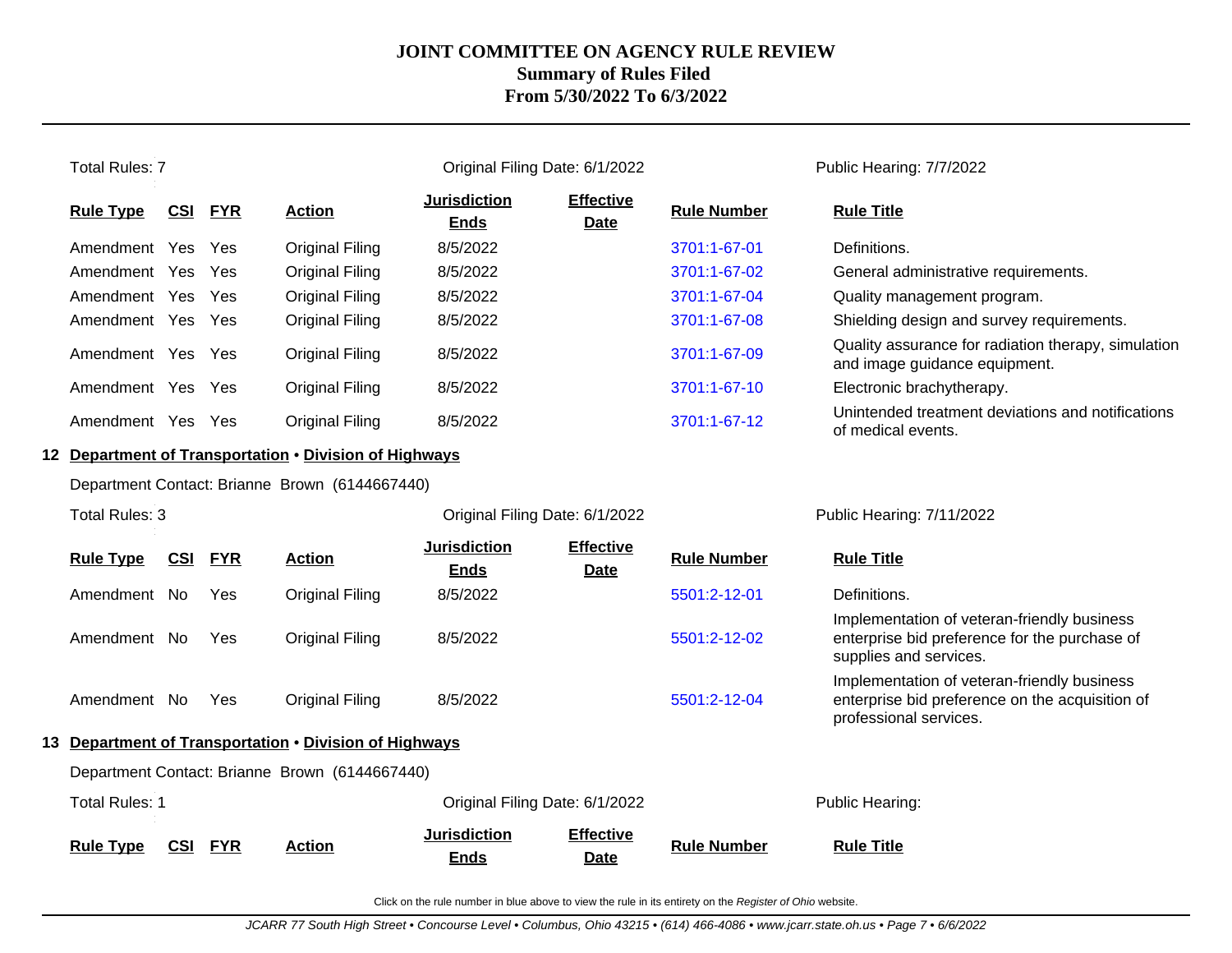|                                                  | No Change                   | No         | Yes        | <b>FYR</b>                                          | 8/30/2022                          |                                 | 5501:2-12-03                                                                                             | Implementation of veteran-friendly business<br>enterprise bid preference on the construction of<br>transportation facilities. |
|--------------------------------------------------|-----------------------------|------------|------------|-----------------------------------------------------|------------------------------------|---------------------------------|----------------------------------------------------------------------------------------------------------|-------------------------------------------------------------------------------------------------------------------------------|
|                                                  |                             |            |            | 14 Ohio Casino Control Commission - Sports Gaming . |                                    |                                 |                                                                                                          |                                                                                                                               |
|                                                  |                             |            |            | Department Contact: William Cox (614-387-0482)      |                                    |                                 |                                                                                                          |                                                                                                                               |
|                                                  | <b>Total Rules: 1</b>       |            |            |                                                     | Original Filing Date: 3/22/2022    |                                 |                                                                                                          | Public Hearing: 4/27/2022                                                                                                     |
|                                                  | <b>Rule Type</b>            | <u>CSI</u> | <b>FYR</b> | <b>Action</b>                                       | <b>Jurisdiction</b><br><b>Ends</b> | <b>Effective</b><br><b>Date</b> | <b>Rule Number</b>                                                                                       | <b>Rule Title</b>                                                                                                             |
|                                                  | New Rule                    | Yes        | No         | <b>Final Filing</b>                                 |                                    | 6/15/2022                       | 3775-4-99                                                                                                | Provisional licenses.                                                                                                         |
|                                                  |                             |            |            | 15 Ohio Casino Control Commission - Sports Gaming . |                                    |                                 |                                                                                                          |                                                                                                                               |
| Department Contact: Martin Kerscher (6143870485) |                             |            |            |                                                     |                                    |                                 |                                                                                                          |                                                                                                                               |
|                                                  | Total Rules: 8              |            |            |                                                     |                                    | Public Hearing: 4/27/2022       |                                                                                                          |                                                                                                                               |
|                                                  | <b>Rule Type</b>            | CSI        | <b>FYR</b> | <b>Action</b>                                       | <b>Jurisdiction</b><br><b>Ends</b> | <b>Effective</b><br><b>Date</b> | <b>Rule Number</b>                                                                                       | <b>Rule Title</b>                                                                                                             |
|                                                  | New Rule                    | Yes        | No.        | <b>Final Filing</b>                                 |                                    | 6/15/2022                       | 3775-1-02                                                                                                | Authority and purpose.                                                                                                        |
|                                                  | New Rule                    | Yes        | No         | <b>Final Filing</b>                                 |                                    | 6/15/2022                       | 3775-1-03                                                                                                | Construction.                                                                                                                 |
|                                                  | New Rule                    | Yes        | No         | <b>Final Filing</b>                                 |                                    | 6/15/2022                       | 3775-1-04                                                                                                | Waivers and variances.                                                                                                        |
|                                                  | New Rule                    | <b>Yes</b> | <b>No</b>  | <b>Final Filing</b>                                 |                                    | 6/15/2022                       | 3775-1-05                                                                                                | Records retention.                                                                                                            |
|                                                  | New Rule                    | <b>Yes</b> | <b>No</b>  | <b>Final Filing</b>                                 |                                    | 6/15/2022                       | 3775-1-06                                                                                                | Access to records, examinations under oath, and<br>subpoena power.                                                            |
|                                                  | New Rule                    | Yes        | No         | <b>Final Filing</b>                                 |                                    | 6/15/2022                       | 3775-1-07                                                                                                | Hearings.                                                                                                                     |
|                                                  | New Rule                    | <b>Yes</b> | No.        | <b>Final Filing</b>                                 |                                    | 6/15/2022                       | 3775-1-08                                                                                                | Sanctions.                                                                                                                    |
|                                                  | New Rule                    | Yes        | No.        | <b>Final Filing</b>                                 |                                    | 6/15/2022                       | 3775-15-01                                                                                               | Independent testing laboratory certification.                                                                                 |
|                                                  | 16 Ohio Ethics Commission . |            |            |                                                     |                                    |                                 |                                                                                                          |                                                                                                                               |
| Department Contact: James E. Hood (614-314-0211) |                             |            |            |                                                     |                                    |                                 |                                                                                                          |                                                                                                                               |
|                                                  | <b>Total Rules: 13</b>      |            |            |                                                     | Original Filing Date: 6/1/2022     |                                 |                                                                                                          | Public Hearing:                                                                                                               |
|                                                  | <b>Rule Type</b>            | <b>CSI</b> | <b>FYR</b> | <b>Action</b>                                       | <b>Jurisdiction</b><br><b>Ends</b> | <b>Effective</b><br>Date        | <b>Rule Number</b>                                                                                       | <b>Rule Title</b>                                                                                                             |
|                                                  | No Change                   | No.        | Yes        | <b>FYR</b>                                          | 8/30/2022                          |                                 | $102 - 1 - 05$                                                                                           | Commission meetings; notice of meetings.                                                                                      |
|                                                  |                             |            |            |                                                     |                                    |                                 | Click on the rule number in blue above to view the rule in its entirety on the Register of Ohio website. |                                                                                                                               |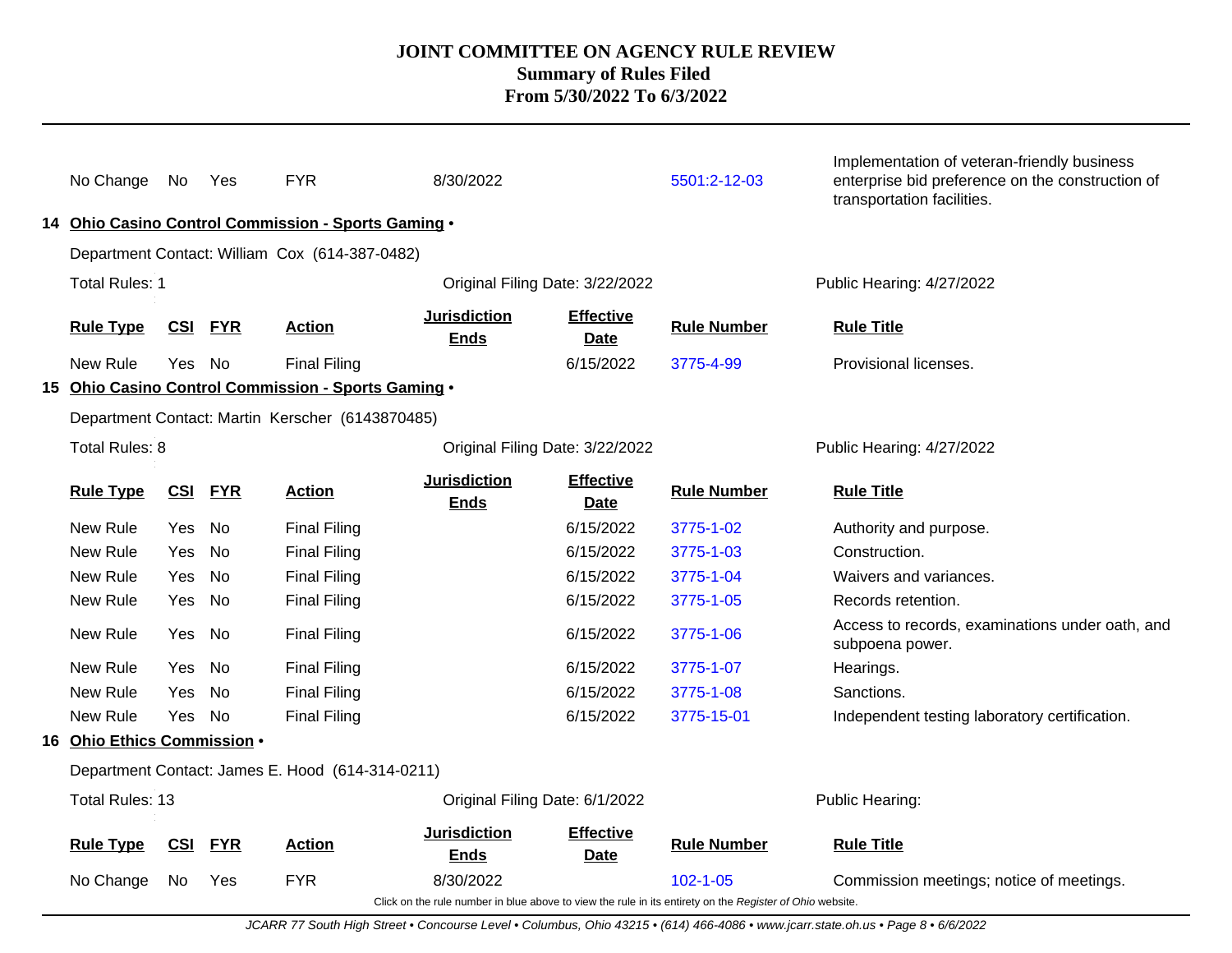| No Change | No | Yes        | <b>FYR</b> | 8/30/2022 | $102 - 1 - 06$ | Officers and committees.    |
|-----------|----|------------|------------|-----------|----------------|-----------------------------|
| No Change | No | Yes        | <b>FYR</b> | 8/30/2022 | $102 - 7 - 01$ | Confidentiality.            |
| No Change | No | Yes        | <b>FYR</b> | 8/30/2022 | $102 - 7 - 02$ | Investigation processes.    |
| No Change | No | Yes        | <b>FYR</b> | 8/30/2022 | $102 - 7 - 04$ | Charges.                    |
| No Change | No | <b>Yes</b> | <b>FYR</b> | 8/30/2022 | 102-9-01       | General hearing procedures. |
| No Change | No | <b>Yes</b> | <b>FYR</b> | 8/30/2022 | $102 - 9 - 02$ | Counsel.                    |
| No Change | No | Yes        | <b>FYR</b> | 8/30/2022 | 102-9-03       | Discovery and depositions.  |
| No Change | No | Yes        | <b>FYR</b> | 8/30/2022 | $102 - 9 - 04$ | Motions.                    |
| No Change | No | Yes        | <b>FYR</b> | 8/30/2022 | $102 - 9 - 05$ | Continuances.               |
| No Change | No | Yes        | <b>FYR</b> | 8/30/2022 | 102-9-06       | Briefs.                     |
| No Change | No | Yes        | <b>FYR</b> | 8/30/2022 | 102-9-07       | Subpoenas.                  |
| No Change | No | Yes        | <b>FYR</b> | 8/30/2022 | 102-9-08       | Evidence.                   |

## **Rules Filed On 6/2/2022**

#### **17 Department of Health** •

|                                                               |            |            | Department Contact: Alicyn Carrel (614-752-8451) |                                    |                                 |                                                                                                     |                           |
|---------------------------------------------------------------|------------|------------|--------------------------------------------------|------------------------------------|---------------------------------|-----------------------------------------------------------------------------------------------------|---------------------------|
| <b>Total Rules: 1</b>                                         |            |            |                                                  | Original Filing Date: 4/29/2022    |                                 |                                                                                                     | Public Hearing: 5/31/2022 |
| <b>Rule Type</b>                                              | <u>CSI</u> | <b>FYR</b> | <b>Action</b>                                    | <b>Jurisdiction</b><br><b>Ends</b> | <b>Effective</b><br><b>Date</b> | <b>Rule Number</b>                                                                                  | <b>Rule Title</b>         |
| Yes Yes<br><b>Revised Filing</b><br>Rescission                |            |            | 7/3/2022                                         |                                    | 3701-83-50                      | Quality assessment and performance improvement<br>program - freestanding radiation therapy centers. |                           |
| 18 Ohio Department of Medicaid .                              |            |            |                                                  |                                    |                                 |                                                                                                     |                           |
|                                                               |            |            | Department Contact: Tommi Potter (614-752-3877)  |                                    |                                 |                                                                                                     |                           |
| Total Rules: 6                                                |            |            |                                                  | Original Filing Date: 3/18/2022    |                                 |                                                                                                     | Public Hearing: 4/18/2022 |
| <b>Action</b><br><b>FYR</b><br><b>CSI</b><br><b>Rule Type</b> |            |            | <b>Jurisdiction</b><br><b>Ends</b>               | <b>Effective</b><br>Date           | <b>Rule Number</b>              | <b>Rule Title</b>                                                                                   |                           |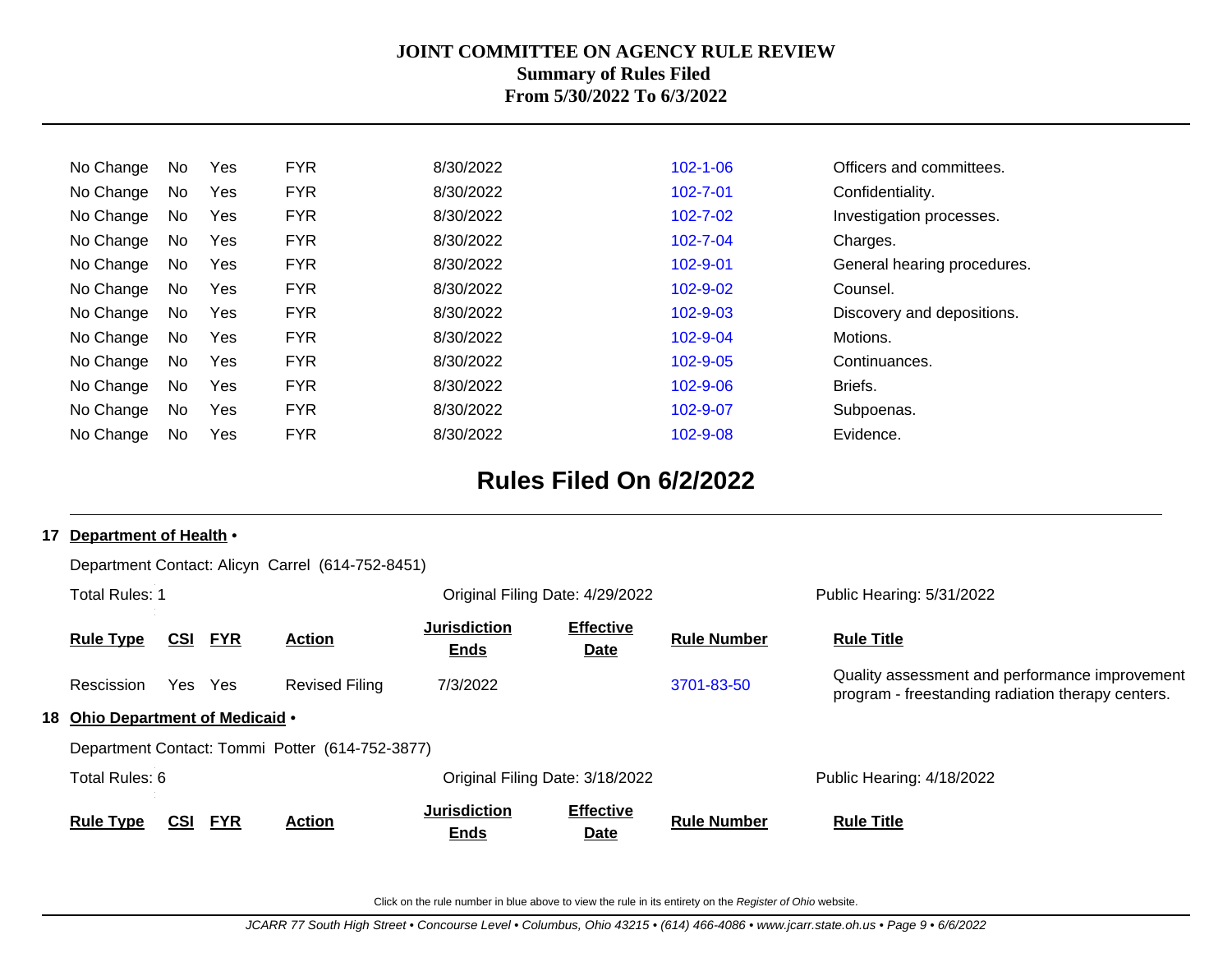|    | Rescission                       | Yes Yes    |            | <b>Final Filing</b>                                |                                    | 6/12/2022                       | 5160-2-07.12       | Appeals and reconsideration of departmental<br>determinations regarding hospital inpatient and<br>outpatient services. |
|----|----------------------------------|------------|------------|----------------------------------------------------|------------------------------------|---------------------------------|--------------------|------------------------------------------------------------------------------------------------------------------------|
|    | Rescission                       | Yes        | Yes        | <b>Final Filing</b>                                |                                    | 6/12/2022                       | 5160-2-07.13       | Utilization control.                                                                                                   |
|    | New Rule                         | Yes No     |            | <b>Final Filing</b>                                |                                    | 6/12/2022                       | 5160-2-12          | Appeals and reconsideration of departmental<br>determinations regarding hospital inpatient and<br>outpatient services. |
|    | New Rule                         | Yes        | No         | <b>Final Filing</b>                                |                                    | 6/12/2022                       | 5160-2-13          | Utilization review.                                                                                                    |
|    | Rescission                       | Yes        | Yes        | <b>Final Filing</b>                                |                                    | 6/12/2022                       | 5160-2-40          | Pre-certification review.                                                                                              |
|    | New Rule                         | Yes.       | No         | <b>Final Filing</b>                                |                                    | 6/12/2022                       | 5160-2-40          | Psychiatric pre-certification review.                                                                                  |
| 19 | <b>State Racing Commission .</b> |            |            |                                                    |                                    |                                 |                    |                                                                                                                        |
|    |                                  |            |            | Department Contact: Tanya Boulmetis (614-466-2757) |                                    |                                 |                    |                                                                                                                        |
|    | <b>Total Rules: 1</b>            |            |            |                                                    | Original Filing Date: 6/2/2022     |                                 |                    | Public Hearing: 7/5/2022                                                                                               |
|    | <b>Rule Type</b>                 | <u>CSI</u> | <b>FYR</b> | <b>Action</b>                                      | <b>Jurisdiction</b><br><b>Ends</b> | <b>Effective</b><br><b>Date</b> | <b>Rule Number</b> | <b>Rule Title</b>                                                                                                      |
|    | Amendment Yes No                 |            |            | Original Filing                                    | 8/6/2022                           |                                 | 3769-8-01          | Medication and testing.                                                                                                |
| 20 | <b>State Racing Commission •</b> |            |            |                                                    |                                    |                                 |                    |                                                                                                                        |
|    |                                  |            |            | Department Contact: Tanya Boulmetis (614-466-2757) |                                    |                                 |                    |                                                                                                                        |
|    | <b>Total Rules: 1</b>            |            |            |                                                    | Original Filing Date: 6/2/2022     |                                 |                    | Public Hearing: 7/5/2022                                                                                               |
|    | <b>Rule Type</b>                 | <u>CSI</u> | <b>FYR</b> | <b>Action</b>                                      | <b>Jurisdiction</b><br><b>Ends</b> | <b>Effective</b><br><b>Date</b> | <b>Rule Number</b> | <b>Rule Title</b>                                                                                                      |
|    | Amendment Yes                    |            | No.        | Original Filing                                    | 8/6/2022                           |                                 | 3769-18-01         | Medication and testing.                                                                                                |
|    |                                  |            |            |                                                    |                                    |                                 |                    |                                                                                                                        |

# **Rules Filed On 6/3/2022**

## **21 Department of Job and Family Services** • **Division of Social Services**

Department Contact: Michael Lynch (614-466-4605)

Total Rules: 2

Original Filing Date: 6/3/2022 Public Hearing: 7/7/2022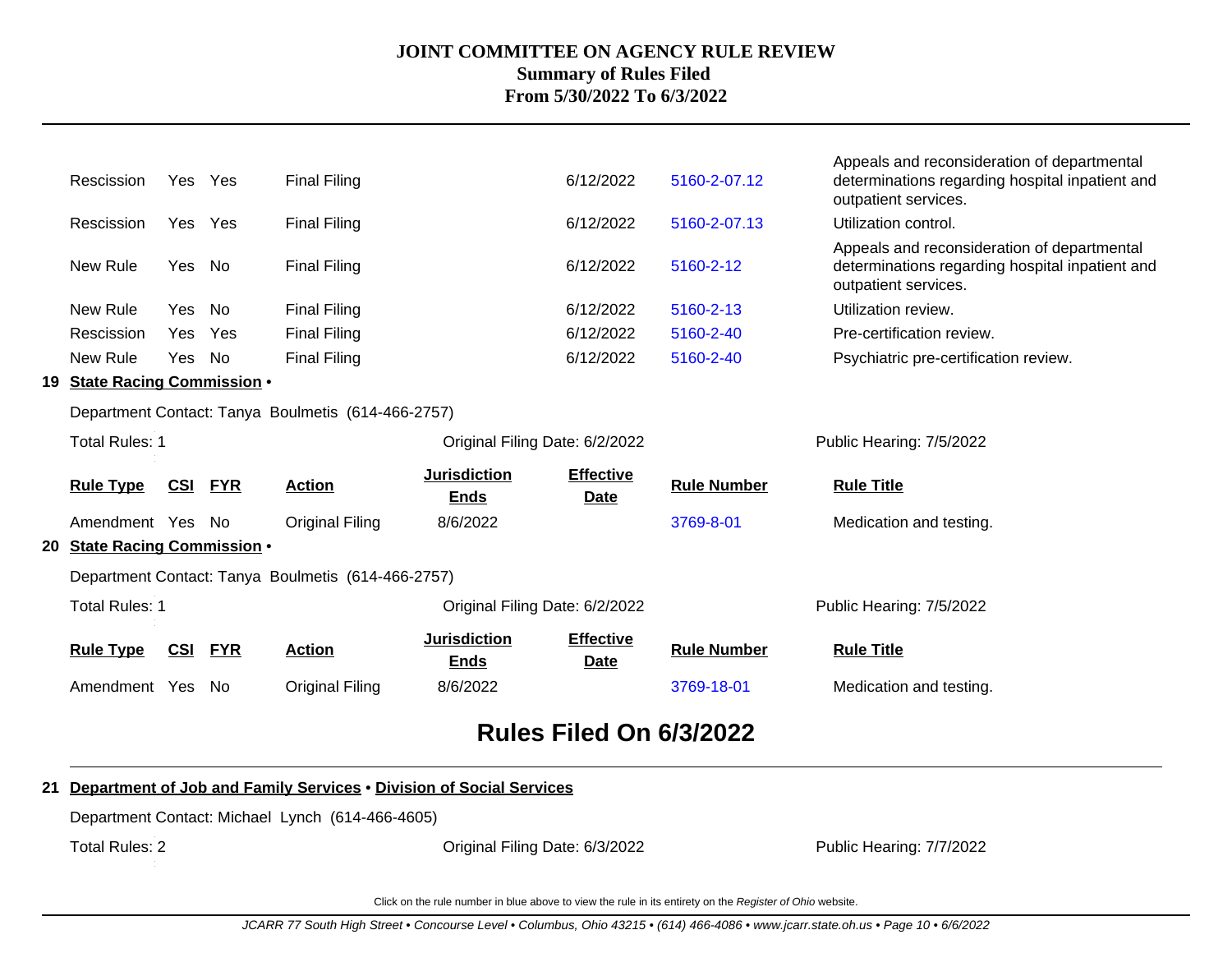|                                                 | <b>Rule Type</b>                               | <u>CSI</u>                      | <b>FYR</b> | <b>Action</b>          | <b>Jurisdiction</b><br><b>Ends</b> | <b>Effective</b><br><b>Date</b> | <b>Rule Number</b> | <b>Rule Title</b>                                                              |  |  |
|-------------------------------------------------|------------------------------------------------|---------------------------------|------------|------------------------|------------------------------------|---------------------------------|--------------------|--------------------------------------------------------------------------------|--|--|
|                                                 | Amendment No                                   |                                 | No         | Original Filing        | 8/7/2022                           |                                 | 5101:2-33-26       | The county child abuse and neglect memorandum<br>of understanding.             |  |  |
|                                                 | Amendment No                                   |                                 | Yes        | <b>Original Filing</b> | 8/7/2022                           |                                 | 5101:2-36-12       | PCSA requirement for cross-referring reports of<br>child abuse and/or neglect. |  |  |
|                                                 | 22 Ohio Department of Medicaid .               |                                 |            |                        |                                    |                                 |                    |                                                                                |  |  |
| Department Contact: Tommi Potter (614-752-3877) |                                                |                                 |            |                        |                                    |                                 |                    |                                                                                |  |  |
|                                                 | <b>Total Rules: 1</b>                          |                                 |            |                        | Original Filing Date: 4/15/2022    |                                 |                    | Public Hearing: 5/16/2022                                                      |  |  |
|                                                 | <b>Rule Type</b>                               | <u>CSI</u>                      | <b>FYR</b> | <b>Action</b>          | <b>Jurisdiction</b><br><b>Ends</b> | <b>Effective</b><br><b>Date</b> | <b>Rule Number</b> | <b>Rule Title</b>                                                              |  |  |
|                                                 | Amendment No                                   |                                 | No         | <b>Refiled Filing</b>  | 7/3/2022                           |                                 | 5160-1-18          | Telehealth.                                                                    |  |  |
|                                                 | 23 Ohio Medical Transportation Board .         |                                 |            |                        |                                    |                                 |                    |                                                                                |  |  |
| Department Contact: Joseph Kirk (614-466-5605)  |                                                |                                 |            |                        |                                    |                                 |                    |                                                                                |  |  |
|                                                 | Total Rules: 8                                 | Original Filing Date: 3/23/2022 |            |                        | Public Hearing: 4/25/2022          |                                 |                    |                                                                                |  |  |
|                                                 | <b>Rule Type</b>                               | <u>CSI</u>                      | <b>FYR</b> | <b>Action</b>          | <b>Jurisdiction</b><br><b>Ends</b> | <b>Effective</b><br><b>Date</b> | <b>Rule Number</b> | <b>Rule Title</b>                                                              |  |  |
|                                                 | Amendment Yes                                  |                                 | Yes        | <b>Final Filing</b>    |                                    | 6/15/2022                       | 4766-3-01          | Definitions.                                                                   |  |  |
|                                                 | Amendment Yes                                  |                                 | Yes        | <b>Final Filing</b>    |                                    | 6/15/2022                       | 4766-3-02          | Application for initial or renewal licensure.                                  |  |  |
|                                                 | Amendment Yes                                  |                                 | Yes        | <b>Final Filing</b>    |                                    | 6/15/2022                       | 4766-3-03          | Fees.                                                                          |  |  |
|                                                 | Amendment Yes                                  |                                 | Yes        | <b>Final Filing</b>    |                                    | 6/15/2022                       | 4766-3-04          | Physical facilities.                                                           |  |  |
|                                                 | Amendment Yes                                  |                                 | Yes        | <b>Final Filing</b>    |                                    | 6/15/2022                       | 4766-3-12          | Temporary and disaster operations.                                             |  |  |
|                                                 | Amendment Yes                                  |                                 | Yes        | <b>Final Filing</b>    |                                    | 6/15/2022                       | 4766-3-13          | Driver training and qualifications.                                            |  |  |
|                                                 | Amendment Yes                                  |                                 | Yes        | <b>Final Filing</b>    |                                    | 6/15/2022                       | 4766-3-15          | Changes to be reported to the board.                                           |  |  |
|                                                 | Amendment Yes Yes                              |                                 |            | <b>Final Filing</b>    |                                    | 6/15/2022                       | 4766-3-18          | Incorporated by reference.                                                     |  |  |
|                                                 | 24 Ohio Medical Transportation Board .         |                                 |            |                        |                                    |                                 |                    |                                                                                |  |  |
|                                                 | Department Contact: Joseph Kirk (614-466-5605) |                                 |            |                        |                                    |                                 |                    |                                                                                |  |  |
|                                                 |                                                |                                 |            |                        |                                    |                                 |                    |                                                                                |  |  |

Total Rules: 10

Original Filing Date: 3/23/2022 Public Hearing: 4/25/2022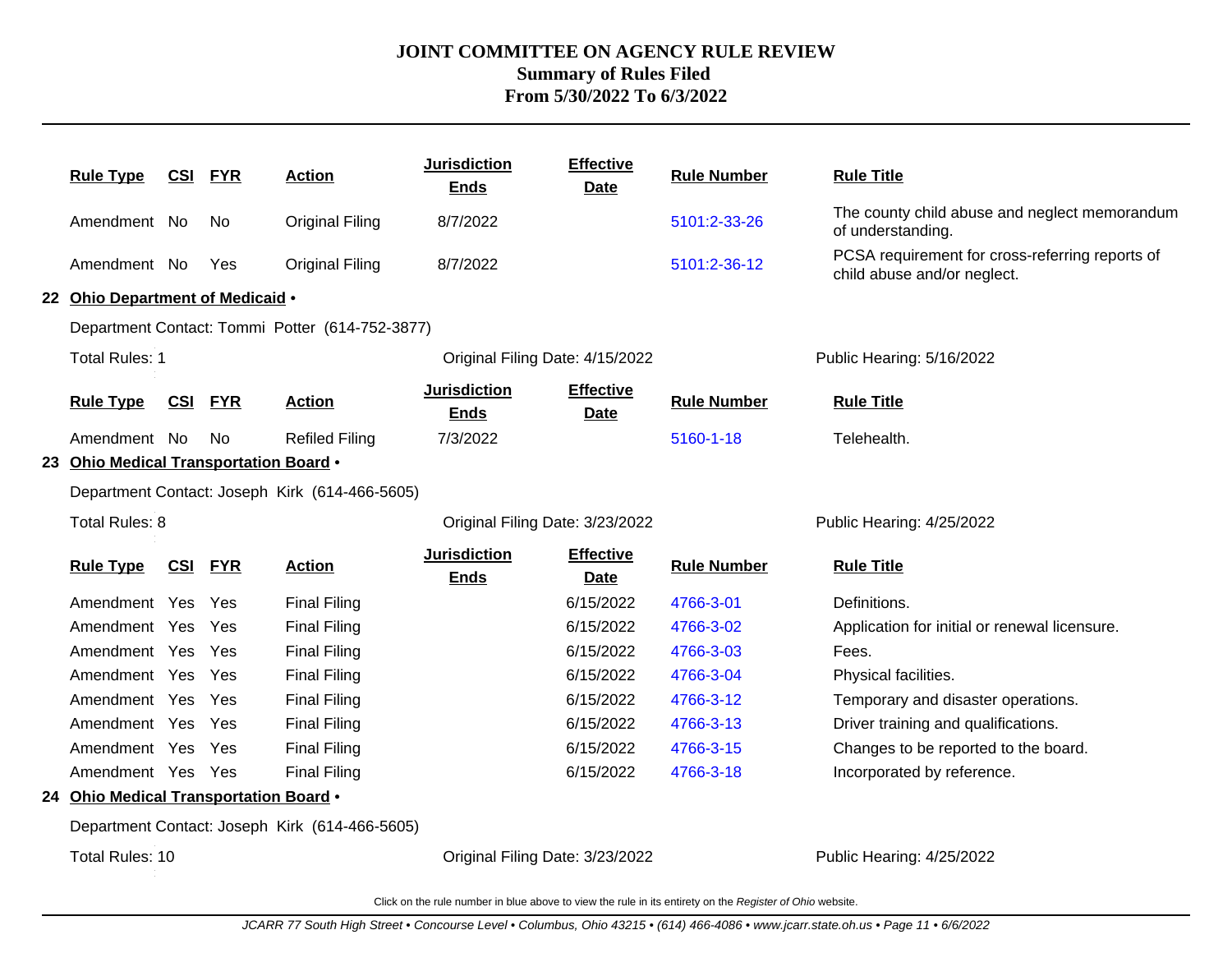|                                                   | <b>Rule Type</b>                                         | <u>CSI</u> | <u>FYR</u> | <b>Action</b>                                           | <b>Jurisdiction</b><br><b>Ends</b> | <b>Effective</b><br><b>Date</b> | <b>Rule Number</b> | <b>Rule Title</b>                                  |
|---------------------------------------------------|----------------------------------------------------------|------------|------------|---------------------------------------------------------|------------------------------------|---------------------------------|--------------------|----------------------------------------------------|
|                                                   | Amendment Yes                                            |            | Yes        | <b>Final Filing</b>                                     |                                    | 6/15/2022                       | 4766-4-01          | Definitions.                                       |
|                                                   | Amendment Yes                                            |            | Yes        | <b>Final Filing</b>                                     |                                    | 6/15/2022                       | 4766-4-02          | Application for initial or renewal licensure.      |
|                                                   | Amendment Yes                                            |            | Yes        | <b>Final Filing</b>                                     |                                    | 6/15/2022                       | 4766-4-03          | Fees.                                              |
|                                                   | Amendment Yes                                            |            | Yes        | <b>Final Filing</b>                                     |                                    | 6/15/2022                       | 4766-4-04          | Physical facilities.                               |
|                                                   | Amendment Yes                                            |            | Yes        | <b>Final Filing</b>                                     |                                    | 6/15/2022                       | 4766-4-06          | Communication requirements.                        |
|                                                   | Amendment Yes                                            |            | Yes        | <b>Final Filing</b>                                     |                                    | 6/15/2022                       | 4766-4-08          | Vehicle inspections and equipment requirements.    |
|                                                   | Amendment Yes                                            |            | Yes        | <b>Final Filing</b>                                     |                                    | 6/15/2022                       | 4766-4-12          | Temporary and disaster operations.                 |
|                                                   | Amendment Yes Yes                                        |            |            | <b>Final Filing</b>                                     |                                    | 6/15/2022                       | 4766-4-13          | Staffing compliance.                               |
|                                                   | Amendment Yes                                            |            | Yes        | <b>Final Filing</b>                                     |                                    | 6/15/2022                       | 4766-4-15          | Changes to be reported to the board.               |
|                                                   | Amendment Yes Yes                                        |            |            | <b>Final Filing</b>                                     |                                    | 6/15/2022                       | 4766-4-18          | Incorporated by reference.                         |
|                                                   |                                                          |            |            | 25 Public Utilities Commission of Ohio . Motor Carriers |                                    |                                 |                    |                                                    |
| Department Contact: Angela Hawkins (614-466-0122) |                                                          |            |            |                                                         |                                    |                                 |                    |                                                    |
|                                                   | <b>Total Rules: 1</b><br>Original Filing Date: 3/29/2022 |            |            |                                                         |                                    | Public Hearing:                 |                    |                                                    |
|                                                   | <b>Rule Type</b>                                         | <u>CSI</u> | <u>FYR</u> | <b>Action</b>                                           | <b>Jurisdiction</b><br><b>Ends</b> | <b>Effective</b><br><b>Date</b> | <b>Rule Number</b> | <b>Rule Title</b>                                  |
|                                                   | Amendment Yes Yes                                        |            |            | <b>Final Filing</b>                                     |                                    | 6/13/2022                       | 4901:2-22-01       | Definitions.                                       |
|                                                   |                                                          |            |            | 26 Public Utilities Commission of Ohio . Motor Carriers |                                    |                                 |                    |                                                    |
| Department Contact: Angela Hawkins (614-466-0122) |                                                          |            |            |                                                         |                                    |                                 |                    |                                                    |
|                                                   |                                                          |            |            |                                                         |                                    |                                 |                    |                                                    |
|                                                   | Total Rules: 6                                           |            |            |                                                         | Original Filing Date: 6/3/2022     |                                 |                    | Public Hearing:                                    |
|                                                   | <b>Rule Type</b>                                         | <b>CSI</b> | <b>FYR</b> | <b>Action</b>                                           | <b>Jurisdiction</b><br><b>Ends</b> | <b>Effective</b><br>Date        | <b>Rule Number</b> | <b>Rule Title</b>                                  |
|                                                   | No Change                                                | Yes        | Yes        | <b>FYR</b>                                              | 9/1/2022                           |                                 | 4901:2-22-02       | Purpose and scope.                                 |
|                                                   | No Change                                                | Yes        | Yes        | <b>FYR</b>                                              | 9/1/2022                           |                                 | 4901:2-22-03       | Safety standards.                                  |
|                                                   | No Change                                                | Yes        | Yes        | <b>FYR</b>                                              | 9/1/2022                           |                                 | 4901:2-22-04       | Out-of-service criteria.                           |
|                                                   | No Change                                                | Yes        | Yes        | <b>FYR</b>                                              | 9/1/2022                           |                                 | 4901:2-22-05       | Adoption of regulations by counties and townships. |
|                                                   | No Change                                                | Yes        | Yes        | <b>FYR</b>                                              | 9/1/2022                           |                                 | 4901:2-22-06       | After-hours retrieval fee.                         |
|                                                   | No Change                                                | Yes Yes    |            | <b>FYR</b>                                              | 9/1/2022                           |                                 | 4901:2-22-07       | Advertising.                                       |

Click on the rule number in blue above to view the rule in its entirety on the Register of Ohio website.

JCARR 77 South High Street • Concourse Level • Columbus, Ohio 43215 • (614) 466-4086 • www.jcarr.state.oh.us • Page 12 • 6/6/2022